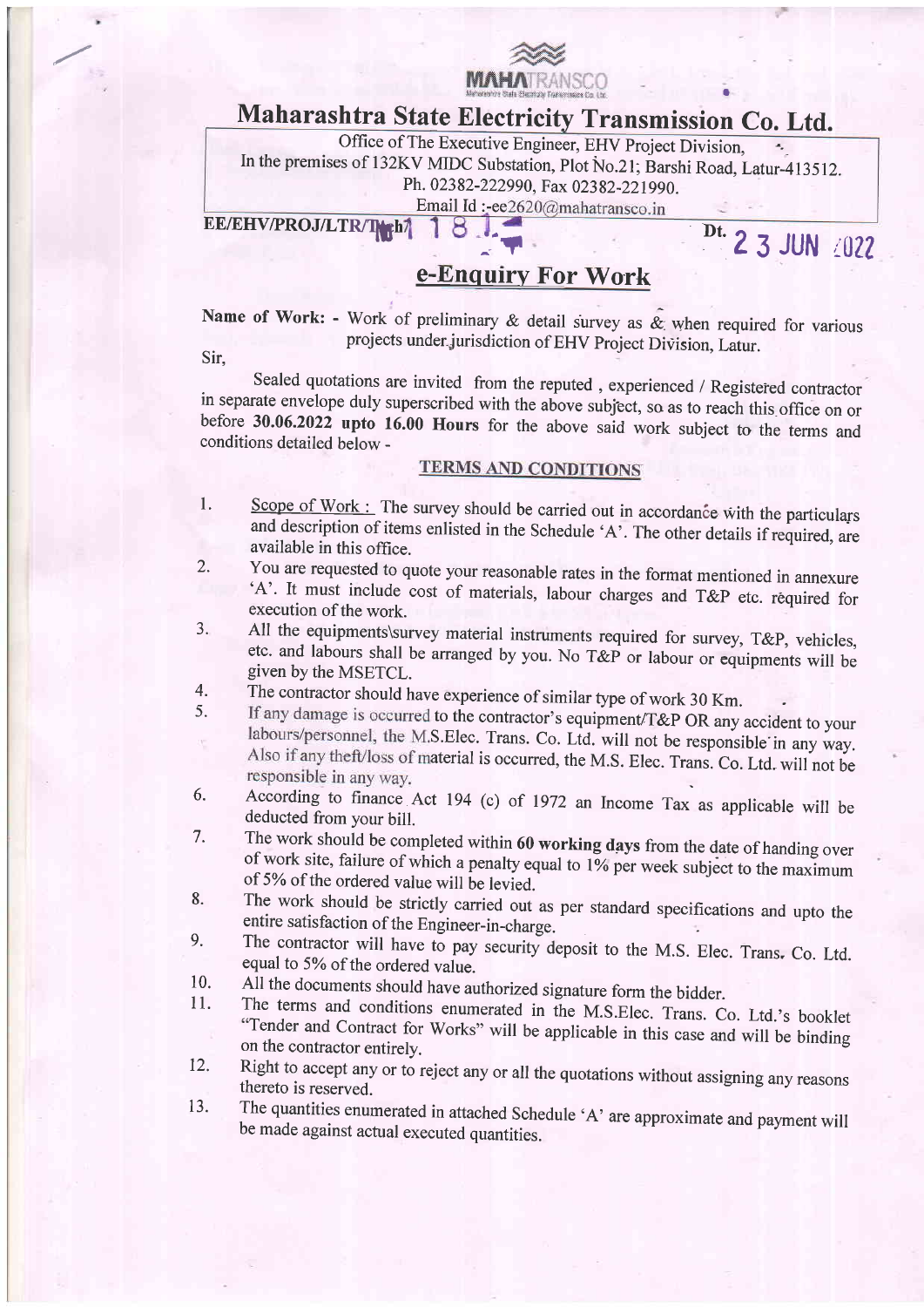14. Whenever "MSEB" appears should be read as M.S. Elect. Trans. Co. Ltd. and offer should be submitted to M.S. Elect. Trans. Co. Ltd. instead of MSEB as per directives.

Check List for Documents :-

- l) Experience Certificate
- 2) Shop Act Licence
- 3) Labour Licence
- 4) GST certificate
- 5) PAN Card

Thanking you, ;

Encl:- Schedule 'A',Annexure A

Yours faithfully  $\gamma^2$ **Executive Engineer** EHV Proj. Dn. MSETCL ' Latur.

 $\ddot{\phantom{a}}$ 

#### Copy S.W.R.S. to-

1) The Superintending Engineer, EHV Project Circle, Aurangabad. Copy to:-

- - 1) The Addl. Executive Engineer, EHV S&I S/Dn, Latur.
	- 2) The Manager (F&A), EHV Proj. Division, Latur.